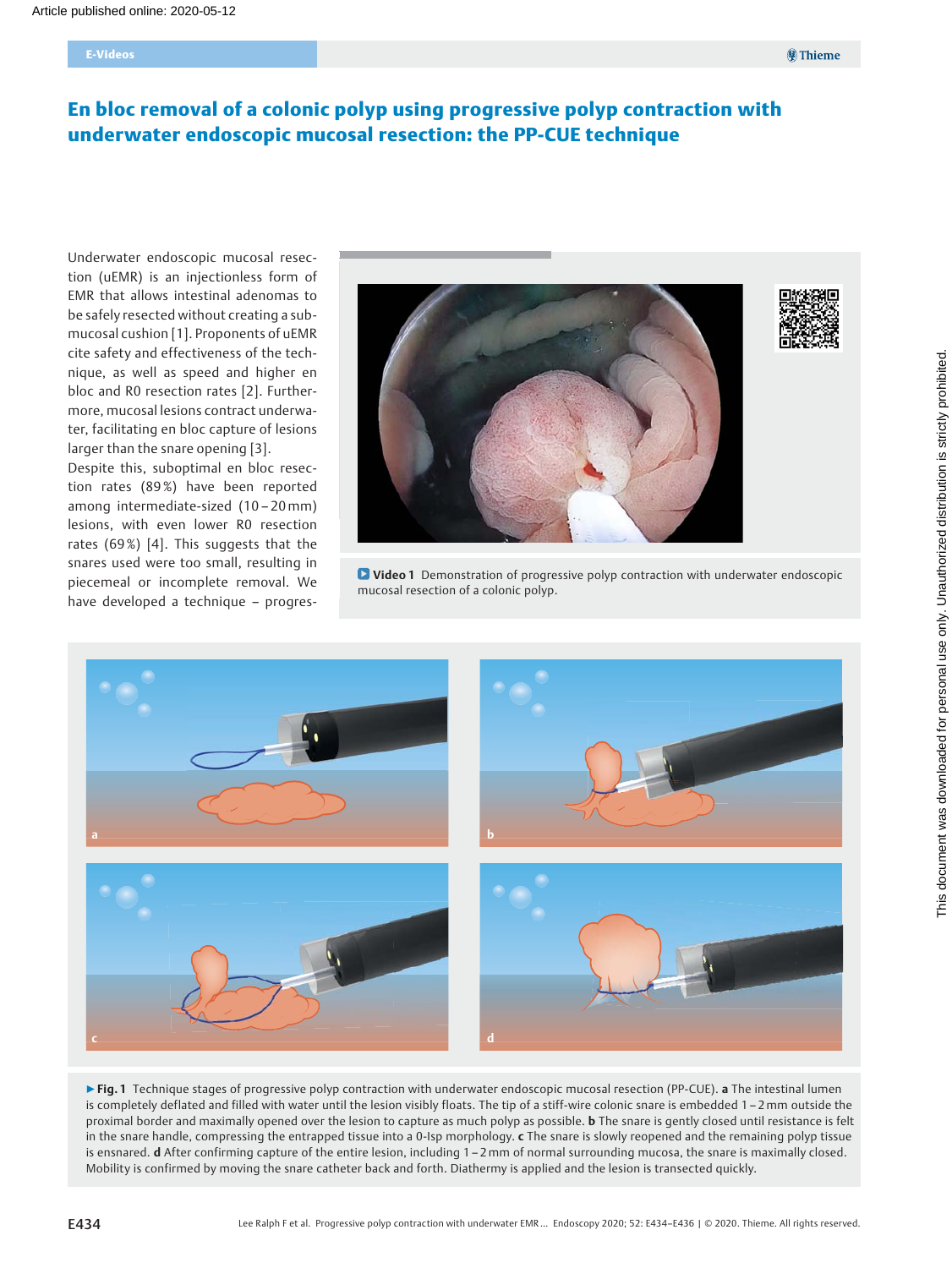

▶ Fig. 2 Endoscopic images of the progressive polyp contraction with underwater endoscopic mucosal resection (PP-CUE) technique. a 20-mm Paris 0-IIa, granular, JNET2A/NICEII laterally spreading lesion (LSL) in the ascending colon. **b** Deflated, water-filled intestinal lumen with the tip of the colonic snare embedded 1 – 2 mm outside the proximal border of the LSL, over normal mucosa. c The maximally opened snare over a portion of the LSL. d The closed snare, compressing entrapped tissue into a 0-Isp morphology. e The reopened snare over the remaining LSL tissue. f The maximally closed snare with complete capture of the LSL, with a 1 – 2mm border of normal surrounding mucosa. g The post-resection defect following PP-CUE. h Complete closure of the defect with four hemoclips.

sive polyp contraction with underwater EMR (PP-CUE) – for removing neoplasms larger than the selected snare ( $\triangleright$  Fig. 1). First, the intestinal lumen is completely deflated of air, then filled with water until the lesion floats. A stiff-wire snare, slightly larger than the estimated lesion size, is inserted and the tip is embedded 1 – 2mm outside the proximal border of the lesion over normal tissue. The snare is slowly opened, attempting to capture as much of the lesion as possible, and then gently closed until resistance is felt, compressing the entrapped tissue into a 0-Isp morphology. The snare is

slowly reopened and the remaining tissue is ensnared. After visually confirming capture of the entire lesion, including 1 – 2mm of normal surrounding mucosa, the snare is maximally closed. The snare catheter is moved back and forth to confirm mobility, diathermy is applied (ESG-100, Monopolar, Cut 1, Level 15; Olympus Corp., Tokyo, Japan), and the lesion is transected quickly.

A 20-mm, Paris IIa, granular, JNET 2A/ NICEII laterally spreading lesion in the ascending colon was resected using the PP-CUE technique (▶Fig. 2, ▶Video 1). The lesion was removed en bloc with no

evidence of residual adenoma or adverse events. Pathology results confirmed R0 resection of a low-grade tubular adenoma.

Endoscopy\_UCTN\_Code\_TTT\_1AQ\_2AD

### Competing interests

The authors declare that they have no conflict of interest.